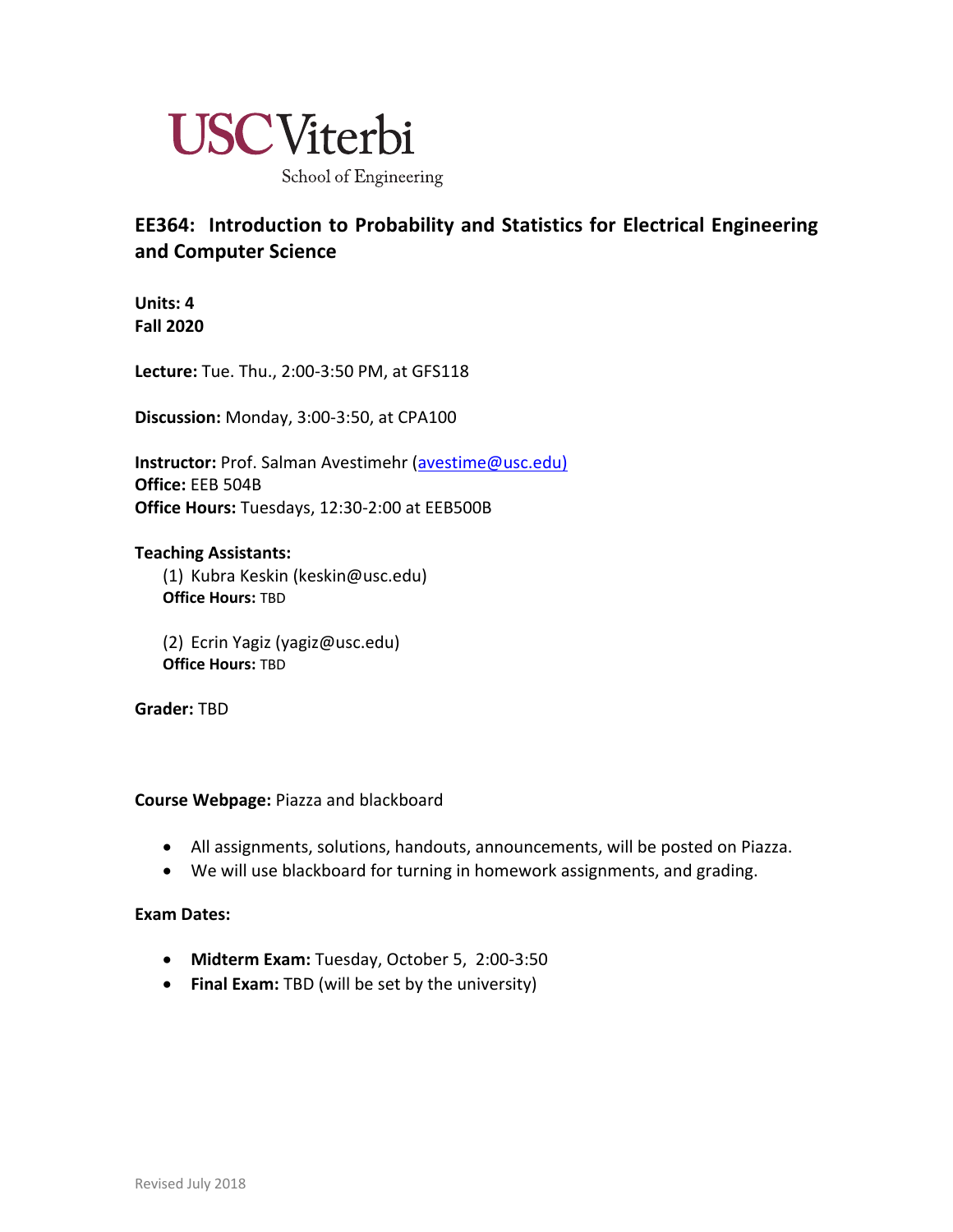#### **Course Description**

Probability and statistics form the foundation for a large number of fields and techniques in electrical engineering and computer science – e.g., adaptive signal processing and machine learning, information theory and communications, decision theory, classification, noise modeling and mitigation, etc. Probability uses models to inform us about the outcome of an experiment to be conducted. For example, given a good model, we can determine how probable it is that Seeds will have more than 4 people in line tomorrow at noon. Statistics is concerned with empirical data and informs the design of experiments and the validity of conclusions that can be drawn from experiments. For example, if you are taking a political poll, statistics tells us the relationship between the number of people polled and the accuracy of the poll (e.g., notice how political polls usually have a plus/minus 3% footnote). Statistics and probability are closely connected and rely on one another. In this class, we will begin with probably and develop the basic concepts including set probability, conditional probability, random variables, estimation, and decision making. We will then connect to an introduction to statistics through limit theorems. The approach to teaching this class is to introduce general concepts through problems to foster student self-discovery.

#### **Learning Objectives**

Upon successful completion of this course a student will

- Understand probability as a model for uncertainty
- Be able to perform basic set probability relations including conditional probabilities and Bayes' Law
- Understand random variables as models for numerical measurements with uncertainty
- Use the complete statistical characterization of random variables (\eg distribution and density functions) to compute probabilities
- Develop novel probability distributions given a description of a random experiment.
- Interpret the incomplete statistical characterization of random variables, such as mean and variance, to draw qualitative and quantitative conclusions.
- Be able to apply common distributions such as Gaussian, Poisson, Binomial, Exponential and uniform to solve problems as appropriate.
- Utilize joint distributions and joint moments to compute probabilities and make estimates of random variables.
- Understand the Law of Large Numbers and Central Limit Theorem and their relation to statistical analysis.
- Apply basic confidence interval formulas to characterize the accuracy of estimates from experimental data
- Make decisions between a finite set of hypotheses from experimental data
- Perform linear regression to estimate one variable from another using experimental data.

**Prerequisite(s):** MATH 225 or MATH 245 **Co-Requisite(s):** none **Concurrent Enrollment:** none **Recommended Preparation**: programming experience in Matlab

#### **Required Readings Textbook**

Roy D. Yates and David J. Goodman, Probability and Stochastic Processes: A Friendly Introduction for Electrical and Computer Engineers, John Wiley & Sons, **Third Edition.**

#### **Supplementary, Optional Textbooks**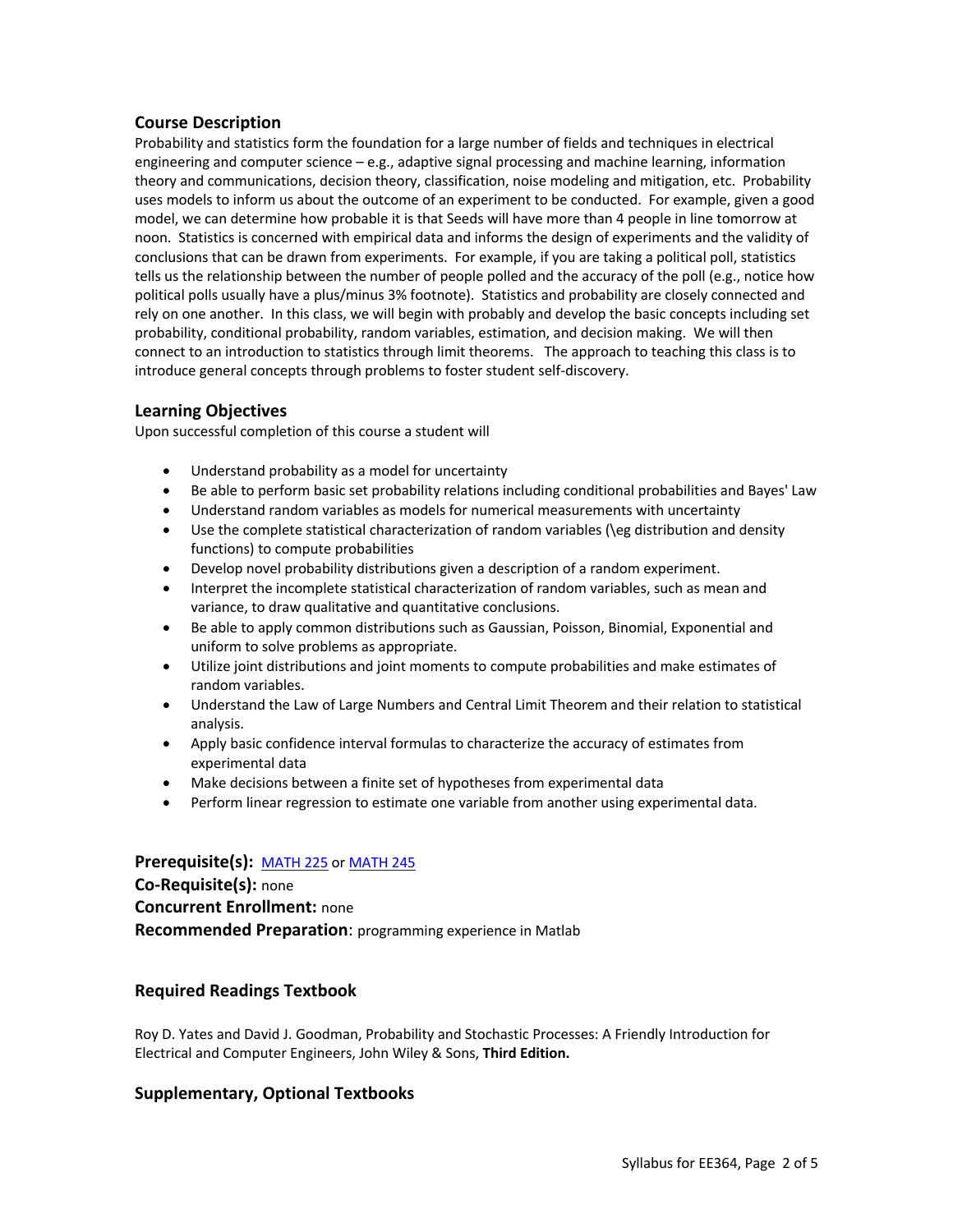A. Leon-Garcia, Probability, Statistics, and Random Processes for Electrical Engineering, 3rd Edition, Addison Wesley, 2008.

Robert V. Hogg and Elliot A. Tanis, Probability and Statistical Inference, 8th Ed., Prentice-Hall.

## **Description and Assessment of Assignments**

#### **Homework Policy**

- Late HW will not be accepted. A late assignment results in a zero grade. Please have your homework turned in by the beginning of lecture on the date that it is due on blackboard.
- Homeworks will be assigned on Thursdays and should be returned the following week at 2pm on Thursday on blackboard.
- Show your work in your homework solution; the correct answer alone is worth only partial credit.
- Homework collaboration is encouraged. This is discussing problems and solution strategies with your classmates, the TA, and/or the instructor and is to be distinguished from copying solutions of others which is prohibited.
- For computer-based assignments no code can be shared or copied from the internet. The only exception is code provided to the entire class by the instructor or TA.

#### **Exam Policy**

- No make-up exams will be given. If you cannot make the above dates due to a class schedule conflict, you must notify me by the last day to add/drop. If I cannot accommodate your schedule, you must drop the class. In the case of a medical emergency, a signed letter from your doctor is required. This letter must include the telephone number of your doctor.
- Exams will be closed book (with a crib sheet allowed).
- All exams are cumulative, but with an emphasis on material presented since the last exam.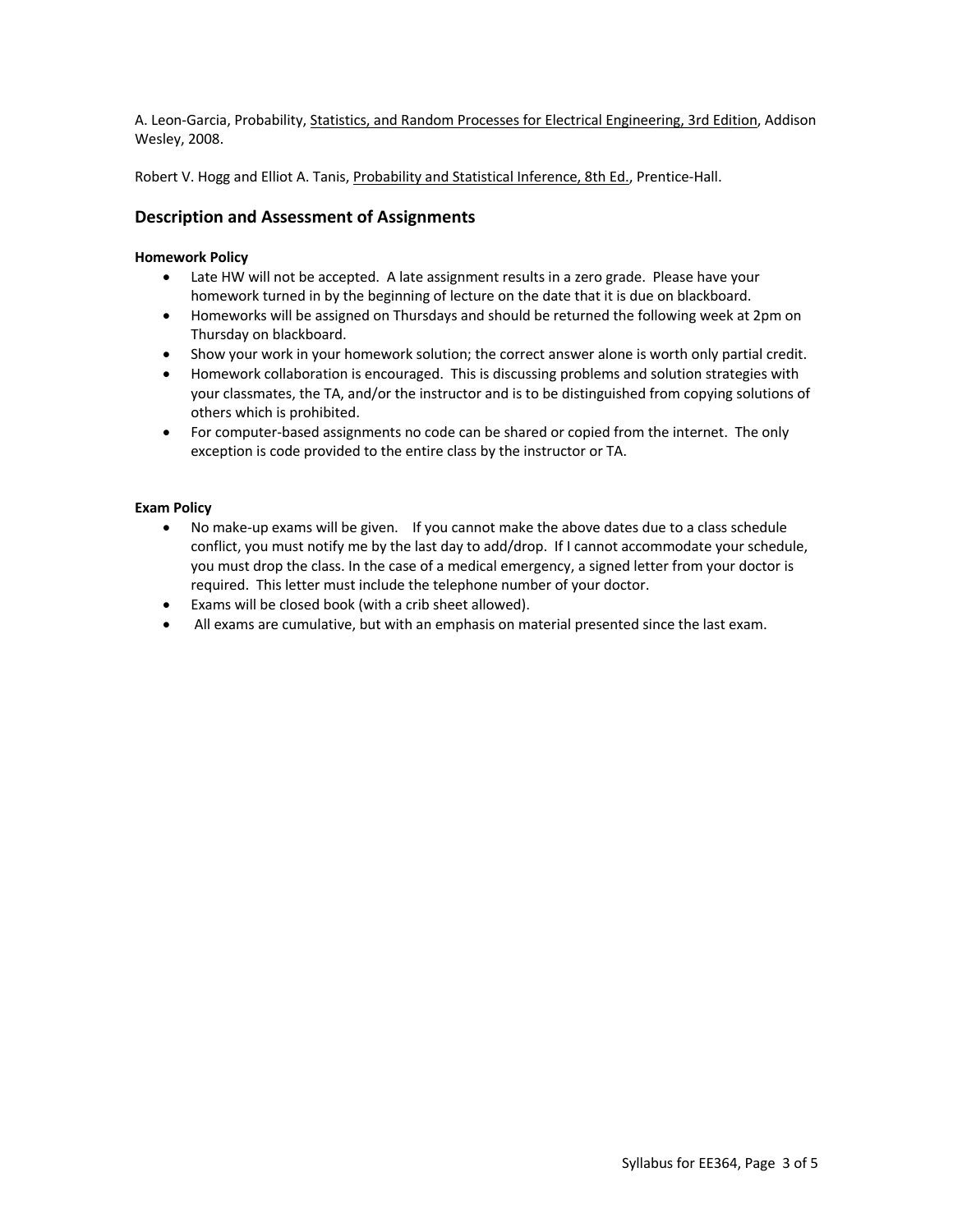# **Grading Breakdown**

30% Homework 5% class participation 30% Midterm Exam 35% Final Exam

3% **Bonus Project** on application of probability to Machine Learning

#### **Grading Scale**

Final grades will be assigned by a combination of student score distribution (curve) and the discretion of the instructor. Final grades are nonnegotiable.

## **Grading Timeline**

Homeworks and exams will be graded within two weeks of collection.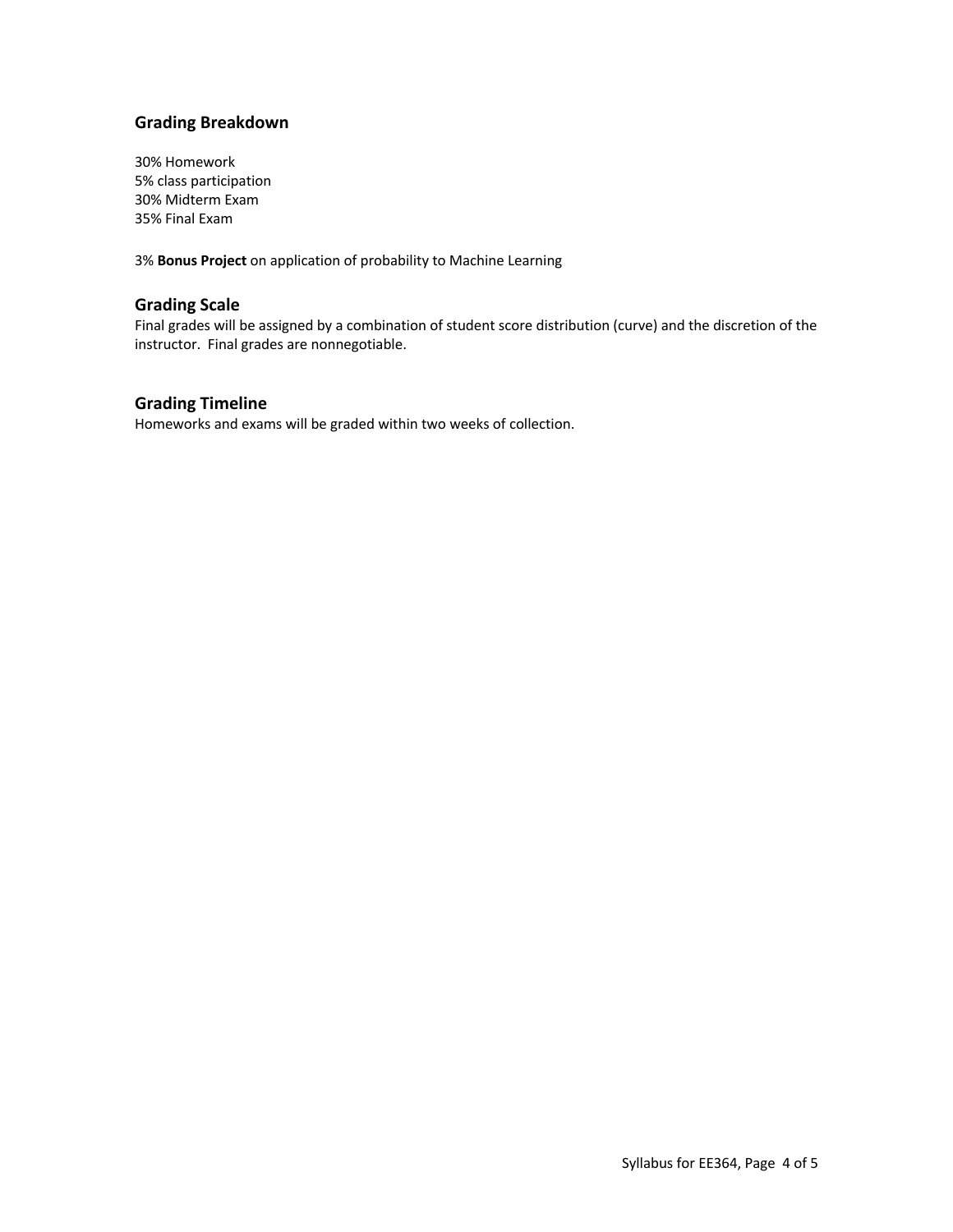#### **Course Outline**

- 1. Foundations of Probability
	- Set Theory
	- Sample Space, Outcomes, Events
	- Probability Law
	- Conditional Probability
	- Total Probability Theorem
	- Bayes' Theorem
	- Independence •
	- Conditional Independence
	- Counting Methods
	- Independent Trials
- 2. Discrete Random Variables
	- Probability Mass Function (PMF)
	- Cumulative Distribution Function (CDF)
	- Average and Expectation
	- Functions of Discrete Random Variables (RVs) and their Expectations
	- Variance and Standard Deviation
	- Important Families of Discrete RVs
	- Conditioning a Discrete RV by an Event
- 3. Continuous Random Variables
	- Cumulative Distribution Function (CDF)
	- Probability Density Function (PDF)
	- Expectation of Continuous RVs
	- Functions of Continuous RVs and their Expectations
	- Variance and Standard Deviation
	- Important Families of Continuous RVs
	- Conditioning a Continuous RV by an Event
- 4. Multiple Random Variables
	- Joint CDFs, PMFs, and PDFs
	- Marginal PMFs and PDFs
	- Conditional PMFs and PDFs
	- Independent RVs
	- Functions of Multiple RVs
	- Covariance and Correlation
	- Jointly Gaussian RVs
	- Orthogonal Random Variables
	- Conditional Expectation
	- Iterated Expectation
- 5. Detection
	- Binary Hypothesis Testing
	- Maximum Likelihood (ML) Detection
	- Maximum a Priori (MAP) Detection
	- Minimum Mean-Squared Error (MMSE) Estimation
	- Linear Least-Squares Error (LLSE) Estimation
- 6. Statistics
	- Sample Mean and Variance
	- Law of Large Numbers
	- Central Limit Theorem
	- Confidence Intervals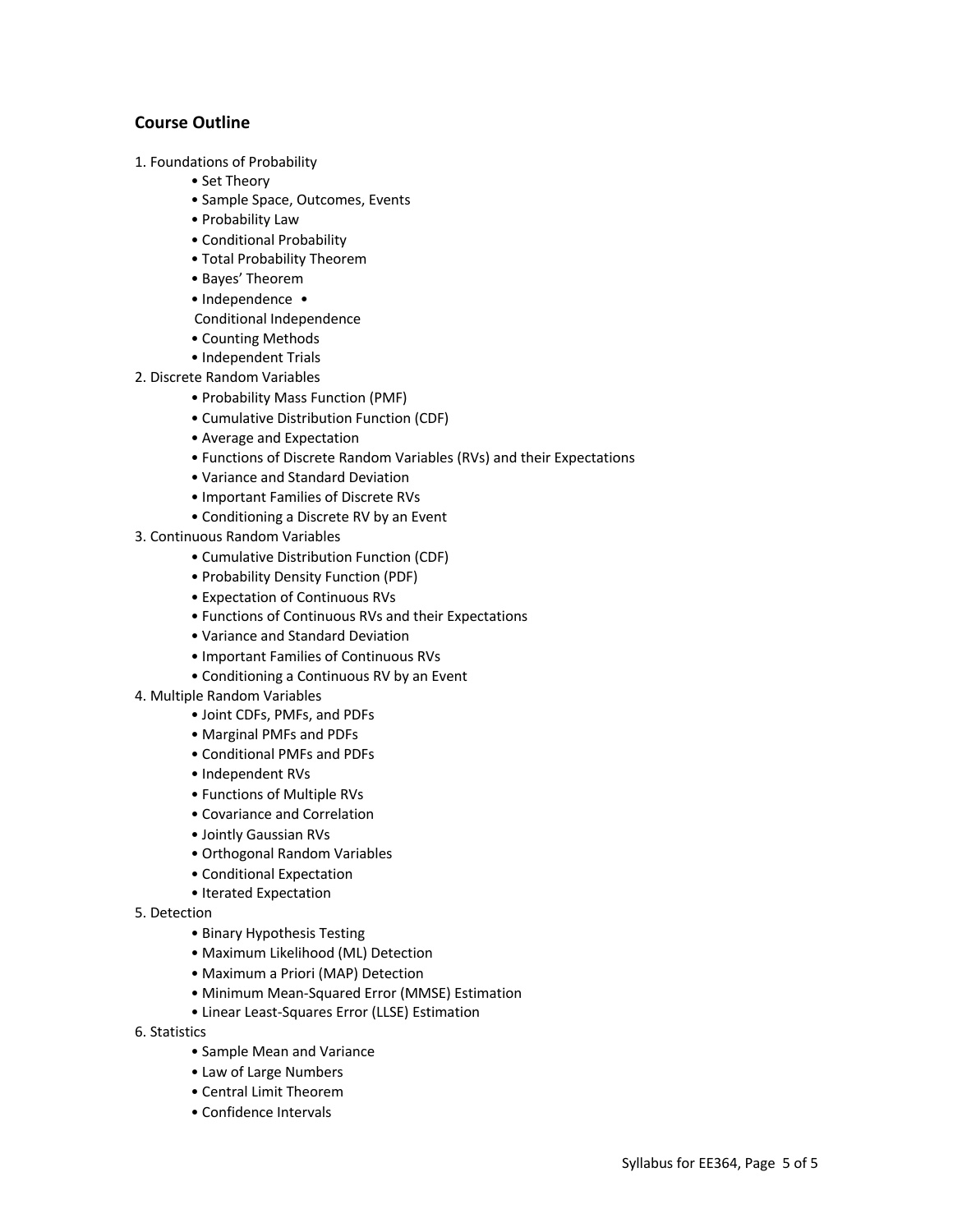- Parametric Statistical Testing
- 7. Intro to Data Science and Machine Learning 4
	- Random Vectors
	- Training and Test Error
	- Basic Classifiers (Nearest Neighbor, Linear)
	- Principal Component Analysis (PCA)
- 8. Markov Chains [Tentative]
	- Finite State Automata
	- Markov Property
	- Transition Probabilities
	- Steady State Probabilities
	- State Classification
	- Irreducible Markov Chains
	- Multiple Communicating Classes

# **Statement on Academic Conduct and Support Systems**

#### **Academic Conduct:**

Plagiarism – presenting someone else's ideas as your own, either verbatim or recast in your own words – is a serious academic offense with serious consequences. Please familiarize yourself with the discussion of plagiarism in *SCampus* in Part B, Section 11, "Behavior Violating University Standards" https://policy.usc.edu/scampuspart-b/. Other forms of academic dishonesty are equally unacceptable. See additional information in *SCampus* and university policies on scientific misconduct, http://policy.usc.edu/scientific-misconduct.

#### **Support Systems:**

#### *Student Counseling Services (SCS) - (213) 740-7711 – 24/7 on call*

Free and confidential mental health treatment for students, including short-term psychotherapy, group counseling, stress fitness workshops, and crisis intervention. https://engemannshc.usc.edu/counseling/

#### *National Suicide Prevention Lifeline - 1-800-273-8255*

Provides free and confidential emotional support to people in suicidal crisis or emotional distress 24 hours a day, 7 days a week. http://www.suicidepreventionlifeline.org

*Relationship and Sexual Violence Prevention Services (RSVP) - (213) 740-4900 - 24/7 on call* Free and confidential therapy services, workshops, and training for situations related to gender-based harm. https://engemannshc.usc.edu/rsvp/

#### *Sexual Assault Resource Center*

For more information about how to get help or help a survivor, rights, reporting options, and additional resources, visit the website: http://sarc.usc.edu/

*Office of Equity and Diversity (OED)/Title IX Compliance – (213) 740-5086* Works with faculty, staff, visitors, applicants, and students around issues of protected class. https://equity.usc.edu/

#### *Bias Assessment Response and Support*

Incidents of bias, hate crimes and microaggressions need to be reported allowing for appropriate investigation and response. https://studentaffairs.usc.edu/bias-assessment-response-support/

*The Office of Disability Services and Programs*